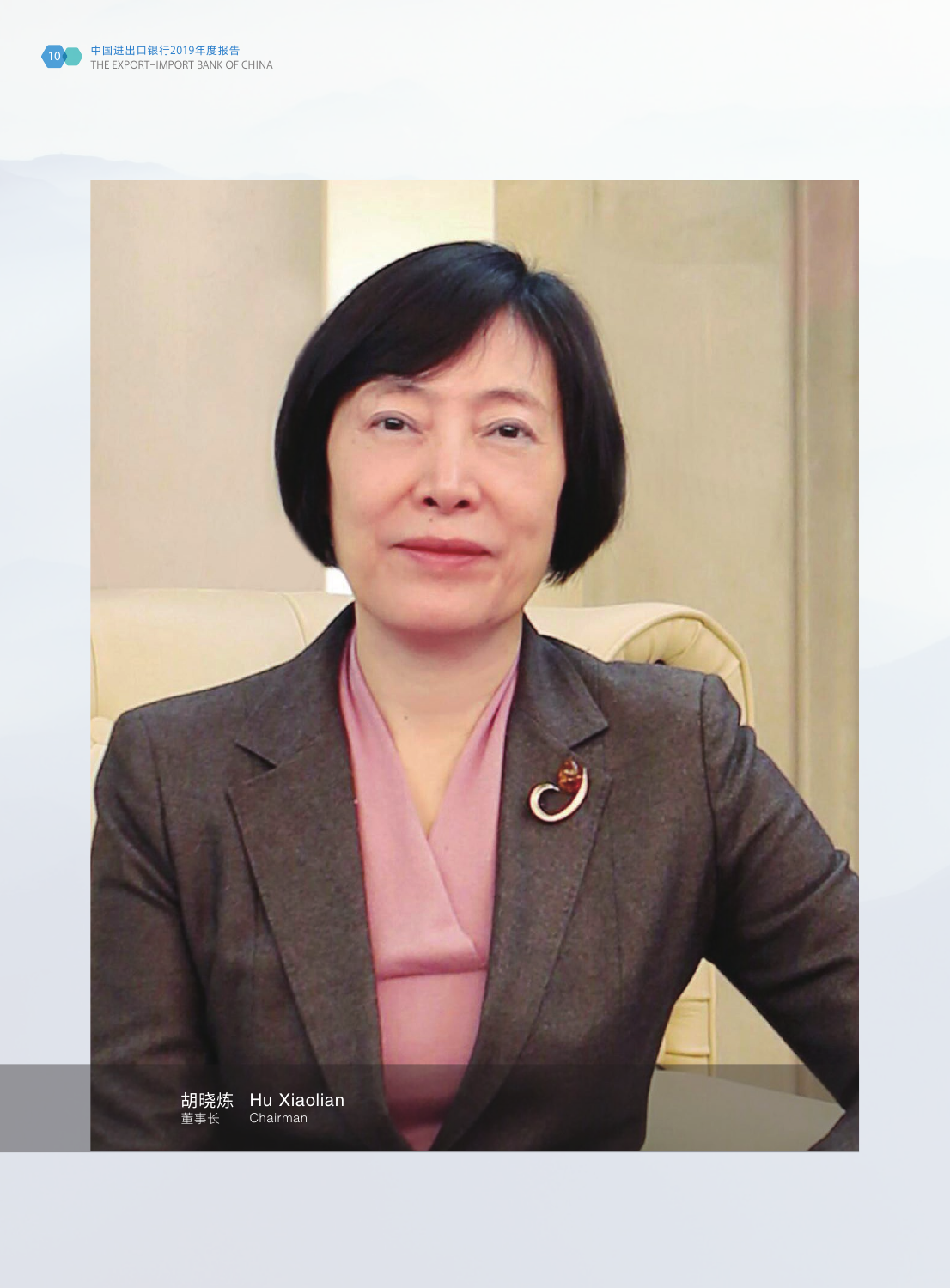# **董事长致辞** Message from the Chairman

2019年,进出口银行以习近平新时代中国特色社会主义思想为指导,坚决落实党中央国务院决策部署,充分发挥逆周 期调节作用,积极作为、主动担当,为推动经济高质量发展作出积极贡献。2019年全年,进出口银行资产规模稳步 增长,年末表内外资产总额超过4.6万亿元,较年初增长超8% ;本外币贷款余额超过3.7万亿元,同比增长超11%。 同时风险防范能力不断提升,年末不良贷款率较年初下降0.03个百分点,持续低于银行业整体水平 ;拨备覆盖率超过 250%,风险抵补能力稳固。

# 一年来,我们稳增长、优结构,服务国家建设 和实体经济发展力度持续加大。

继续将稳外贸工作放在突出重要位置,新增外贸产业贷款 占全行新增贷款的2/3以上;多措并举服务对外合作,年 末"一带一路"贷款余额超过1.6万亿,设立3000亿元支持 进口专项额度,推动50亿美元自非洲进口贸易融资专项资 金落实过半 ;立足优势支持制造业高质量发展,年末制造 业贷款余额同比增长超过12% ;加大民营企业支持力度, 大幅提升服务小微企业质效,小微转贷业务实现国内分行 全覆盖,增量翻两番,服务企业过万户 ;聚焦薄弱环节精 准发力,积极支持绿色发展,发布《中国进出口银行绿色 金融和社会责任白皮书》,做实精准扶贫和产业扶贫,全 力支持决胜脱贫攻坚战。

# 一年来,我们克险关、破难题,风险防控化解 步履坚实。

坚持底线思维,增强忧患意识,防控风险能力不断提升。 持续推进全面风险管理体系建设,出台全面风险管理规 定、风险偏好管理办法等基础性制度,筑牢防范风险制度 防火墙 ;强化风险条线垂直管理,优化风险管理类考核指 标 ;加强全量风险管控,着力优化完善风险监测、计量手 段 ;加大不良贷款追责问责力度,强化合规文化建设。

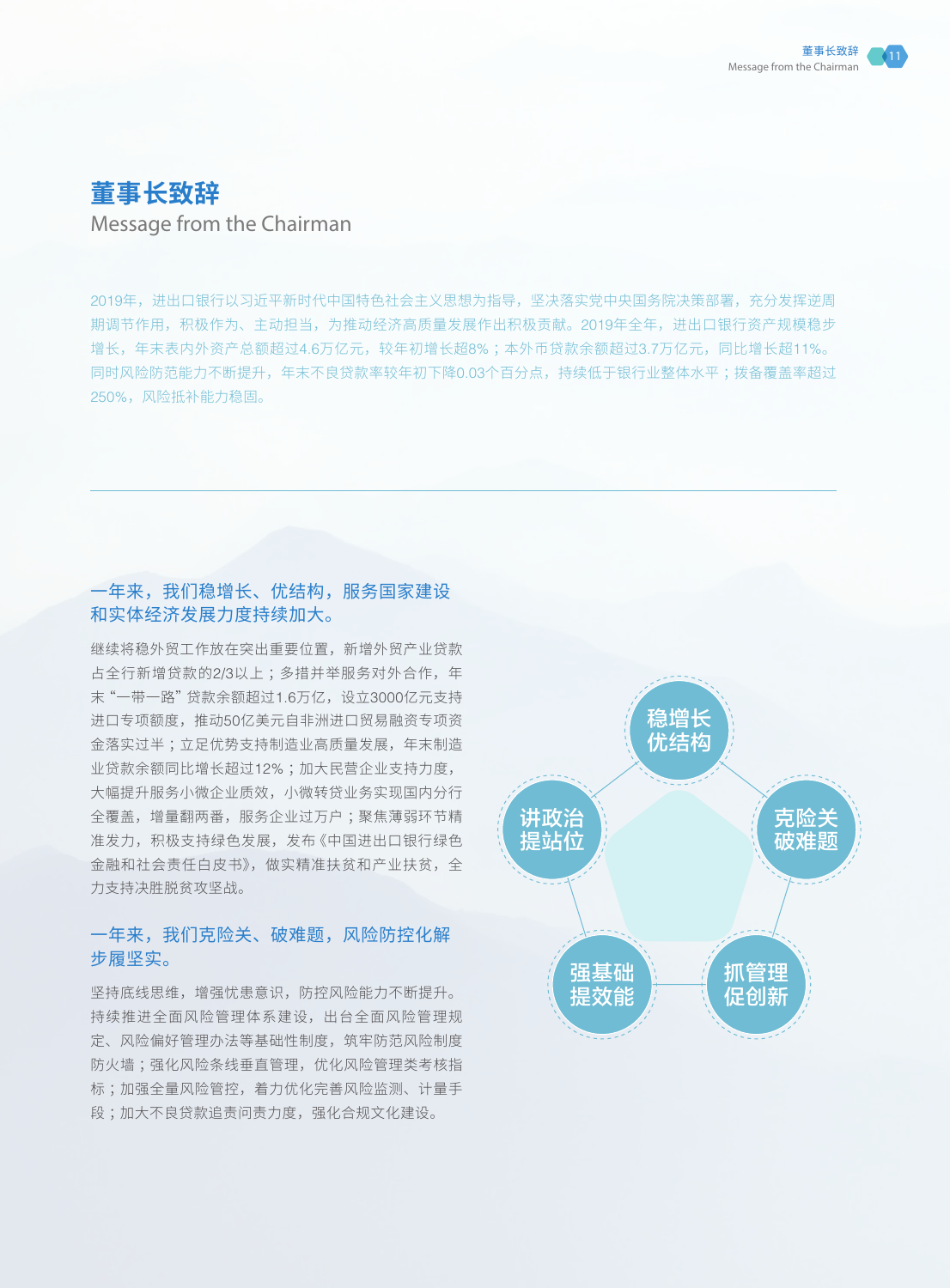

# 一年来,我们抓管理、促创新,经营水平持续提升。

管理机制和制度体系进一步健全,经营管理的专业化和精细化水平得到有效提升 ;客户和产 品管理体系进一步优化,客户管理及产品研发力度不断加大;建立联动机制和业务考核,联 动营销服务水平有效提升;优化授信结构、改进授信方法、简化授信流程,授信管理体系逐 步完善 ;全流程资本管理体系建设基本完成,资产负债动态平衡管理日趋完善。

### 一年来,我们强基础、提效能,高质量发展取得明显进展。

加强董事会建设,进一步提升现代金融企业治理水平 ;持续优化部门职责及机构设置, 夯实经营管理基础保障 ;提高运营能力,持续提升服务效能 ;全面开展IT建设,不断提 高科技手段对经营管理和改革发展的支持保障 ;深入开展对重点行业的研究工作,稳步 推进国别规划 ;对标监管要求制定切实举措,有效提升管理精细化水平。

# 一年来,我们讲政治、提站位,党建促发展成效彰显。

不断增强"四个意识",坚定"四个自信",坚决做到"两个维护",扎实开展"不忘初心、牢 记使命"主题教育,全面加强党的建设。全行党员干部思想政治和党性修养受到深刻锤炼洗 礼,守初心、担使命的思想更加自觉 ;干事创业、担当作为精气神更加振奋,推动高质量发 展的内生动力持续释放 ;全心全意为人民服务的宗旨意识更加牢固,为民务实清廉的政治本 色得到强化,从严治党工作取得实效。

在此,向所有关心支持进出口银行改革发展的各界朋友表示诚挚的谢意!

#### 展望

站在"两个一百年"奋斗目标的历史交汇点上,面对新冠肺炎疫情带来的诸多困难挑战, 全行上下将进一步坚定信心、凝聚共识、同心共进、锐意进取,把党中央决策部署落实 落细,确保完成全年经营管理各项目标。聚焦外贸产业链供应链、中小微企业、制造 业、抗疫复工复产等重点领域,持续加大对实体经济的金融支持力度 ;多措并举降低企 业融资成本,提高服务效率,扎实做好纾困企业工作 ;适应新形势新变化,精准有力防 控金融风险,坚守风险底线。

突如其来的疫情冲击,不会改变中国经济长期向好的发展趋势。我们将切实增强统筹推 进疫情防控和经济社会发展的责任感和紧迫感,慎终如始把疫情防控抓实抓细,进一步 发挥进出口银行在中国特色社会主义金融体系中的作用,在抗击疫情中持续推动高质量 发展,迎接挑战、战胜困难,为全面建成小康社会和"十三五"规划圆满收官作出更大 贡献。

中国进出口银行董事长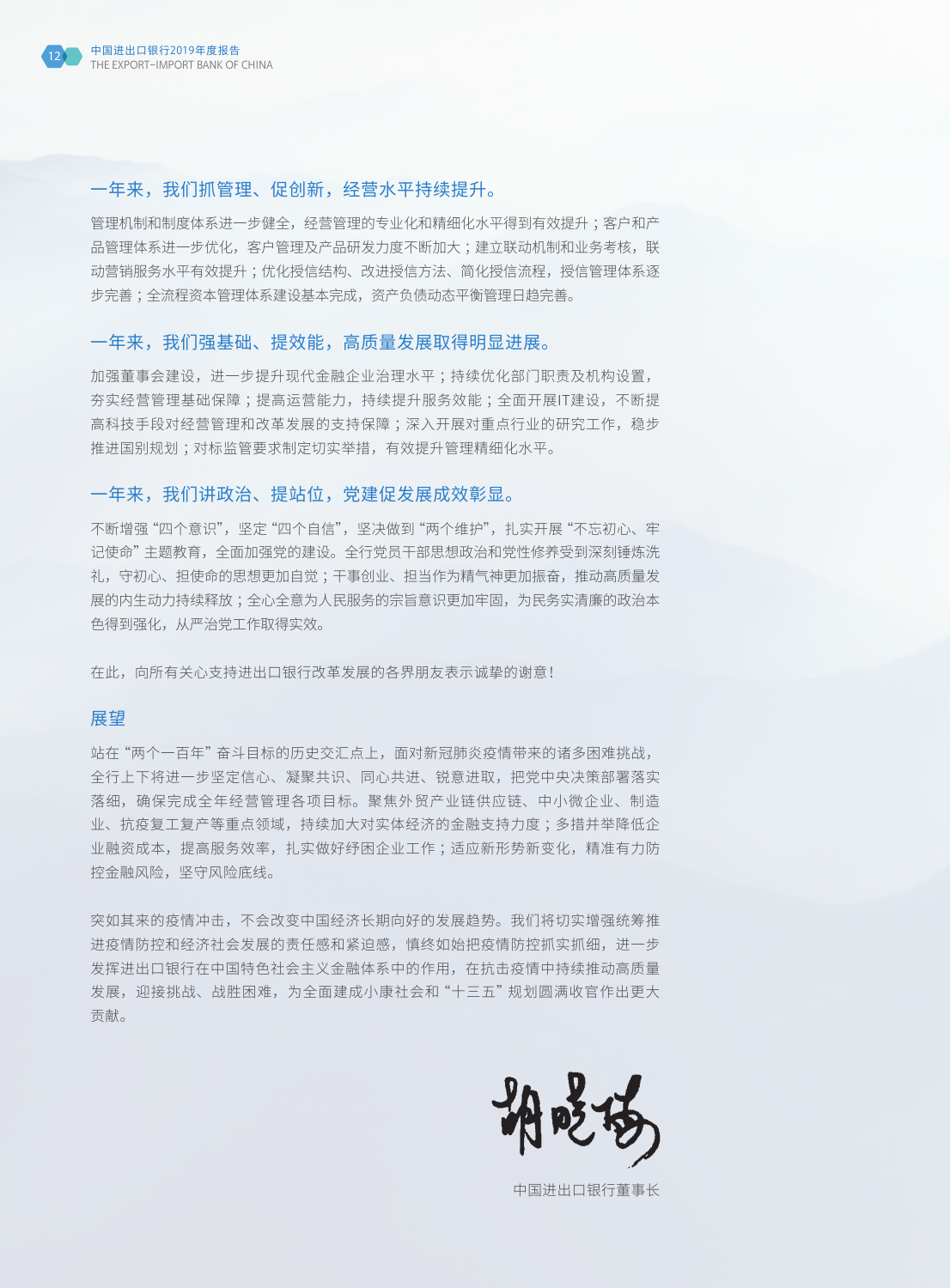In 2019, following the guidance of Xi Jinping Thought on Socialism with Chinese Characteristics for a New Era, and resolutely implementing major policies and decisions made by the CPC Central Committee and the State Council, The Export-Import Bank of China gave full play to its role of making counter-cyclical adjustment and took proactive steps that contributed to the high-quality development of China's economy.

In 2019, the Bank's total on- and off-balance sheet assets grew steadily, exceeding RMB4.6 trillion at the end of the year, up by more than 8% from the beginning of the year. Its outstanding loan balance surpassed RMB3.7 trillion, an increase of over 11% year on year.

The Bank further strengthened its ability to control risks. As of the end of 2019, the Bank's non-performing loan ratio fell by 0.03 percentage points from the beginning of the year, which was below the average NPL ratio of China's banking sector for years in a row. Its provision coverage ratio exceeded 250%, indicating a strong capacity to offset risks.

# In 2019, we intensified efforts to support China's development endeavors, the steady growth of its real economy, and its economic structural adjustment.

We continued to focus on promoting the steady growth of foreign trade, with more than two-thirds of the Bank's new loans provided to this sector.

We took multiple measures to facilitate China's international cooperation, including furthering the Belt and Road Initiative related financing with the outstanding balance exceeding RMB1.6 trillion, setting up a RMB300 billion special line of credit to support imports, and using more than half of the USD5 billion special fund for financing imports from Africa.

We fully leveraged the Bank's strengths to support the high-quality development of the manufacturing industry, as evidenced by the 12% year-on-year increase of loan balance for this sector.

We stepped up support for private enterprises, and delivered quality financial services to small and micro enterprises, with on-lending business for SMEs provided by all the Bank's domestic branches. Such services quadrupled, covering over 10,000 corporate clients.

We were committed to green finance, and released the *White Paper on Green Finance and Social Responsibility*. We took steps to shore up weak links in the economy, made solid advances in conducting targeted poverty alleviation and reducing poverty through business development, thus contributing our share to winning the battle against poverty.

# Over the year, we took solid steps to forestall and defuse risks by overcoming various obstacles and solving difficult problems.

We were on high alert against potential risks. We strengthened comprehensive risk management system, adopted systemic regulations on comprehensive risk management and risk appetite management and strengthened the institutional firewall against risks. Thanks to those efforts, we are now in a better position to forestall and defuse risks.

We reinforced vertical management of the Bank's line of risk management and improved indicators for assessing its efficacy. We beefed up total risk control and further strengthened risk monitoring and measurement.

We took stronger measures to enforce accountability for making non-performing loans and raised staff awareness of compliance.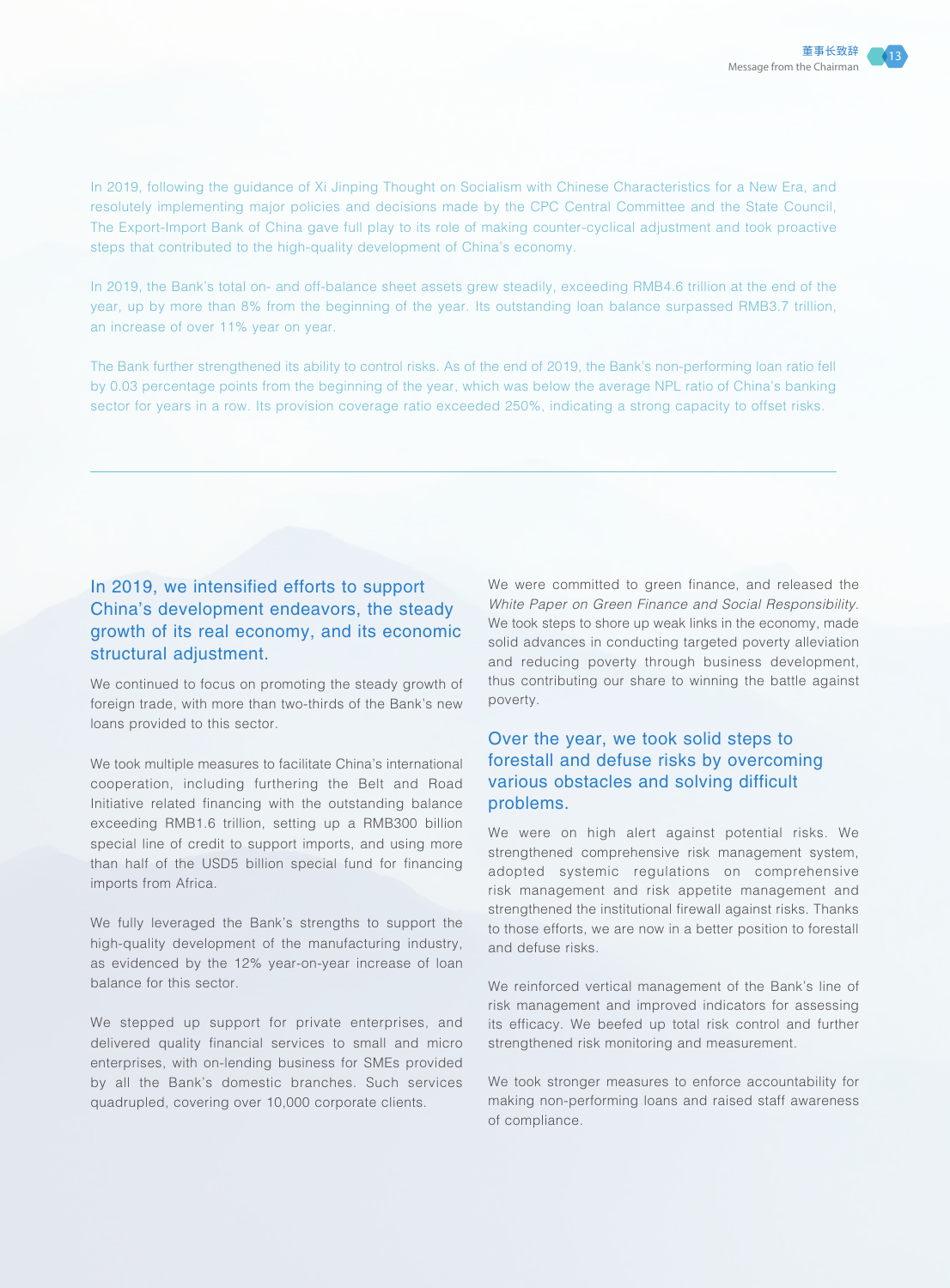

### Over the year, we further improved bank management and broke new ground in upgrading business operation.

By continuing to upgrade our management mechanism and system, we are able to conduct business operation in a highly professional and focused way.

Both client management and product development were further upgraded. We set up an interdepartmental mechanism for marketing, services and performance evaluation, thus effectively improving marketing and services with better coordination among head office departments and branches.

The Bank's credit management system was made more efficient owing to refined structure, approaches and simplified procedures for credit extension. With the whole-process capital management system basically completed, our ability to ensure asset-liability balance on a continuing basis was further enhanced.

# Over the year, we consolidated the Bank's overall business performance and made solid progress in pursuing high-quality development.

The Board of Directors fully played its role and corporate governance of the Bank was further strengthened as a modern financial institution. We continued to improve the organizational structure by clearly defining the scope of responsibilities across different departments, thus laying a solid foundation for both the management and operation of the Bank.

We boosted operational capacity to provide better services to our clients. With the upgrading of the IT system well under way, we are now better able to promote the Bank's management, business operation, reform and development with hi-tech means.

We carried out in-depth research on key sectors and formulated country-specific business development plans. Thanks to concrete measures taken to meet regulatory requirements, the bank management is now more effective and well focused.

# Over the year, we heightened political awareness, took a clear-cut political stand, and achieved development through Party building.

We kept firmly in mind the need to maintain strong political commitment, think in big-picture terms, follow the leadership core, and keep in alignment. We strengthened our confidence in the path, theory, system, and culture of socialism with Chinese characteristics, and resolutely upheld General Secretary Xi Jinping's core position in both the Party Central Committee and the Party as a whole, and resolutely upheld the Party Central Committee's authority and its centralized leadership.